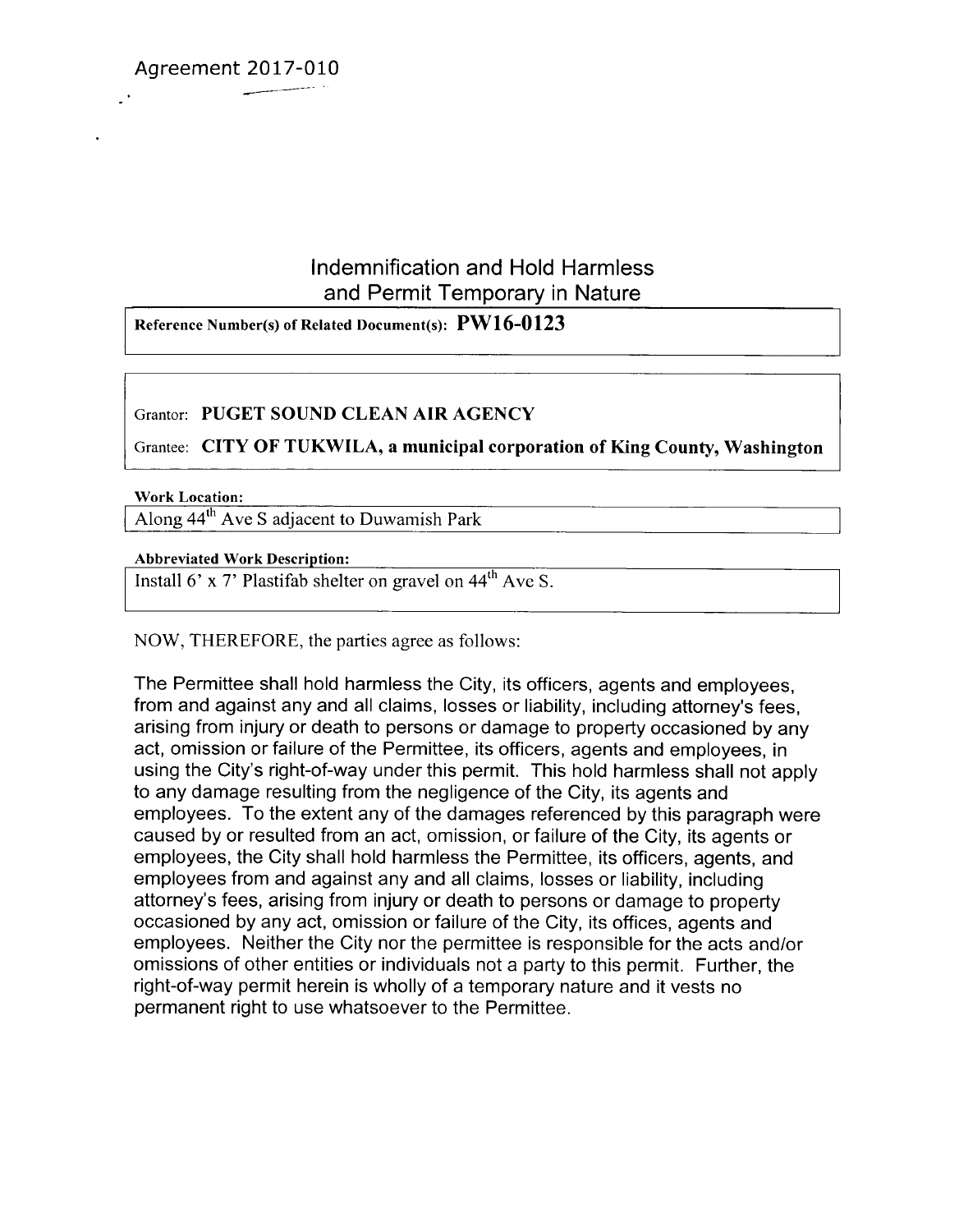IN WITNESS WHEREOF, said individual(s) have caused this instrument to be executed this  $11^{h}$  day of  $S_{f}$ ,  $\frac{1}{2}i + \frac{1}{2}i + \frac{1}{2}i + \frac{1}{2}i$ , 2016.

Authorized Signature / Property Owner

STATE OF WASHINGTON ) )ss. COUNTY OF KING )

I certify I have know or have satisfactory evidence that  $C$ *Caig*  $K$ *enworthy* 

Exercise of the Craig Kenworthy<br>
of said person acknowledged that he signed this<br>
state of the signed this person who appeared before me, and said person acknowledged that he signed this instrument on oath stated that he was authorized to execute the instrument and acknowledge as the

**of Puget Sound**

**Clean Air Agency,** to be the free and voluntary act of such party for the uses and purposes mentioned in the instrument.

Dated 9 19 2016

**[L** CHARLY M. MCCREARY NOTARY PUBLIC STATE OF WASHINGTON COMMISSION EXPIRES **k JANUARY 25, 2020**

| Charles Mili    |  |
|-----------------|--|
| CHARLY MCCREARY |  |

Notary Public in and for the State of Washington

 $residing at$   $\sqrt{\frac{24\pi}{\pi}}$  WA

My appointment expires *DI 25 2020* 

Page 2 of 3